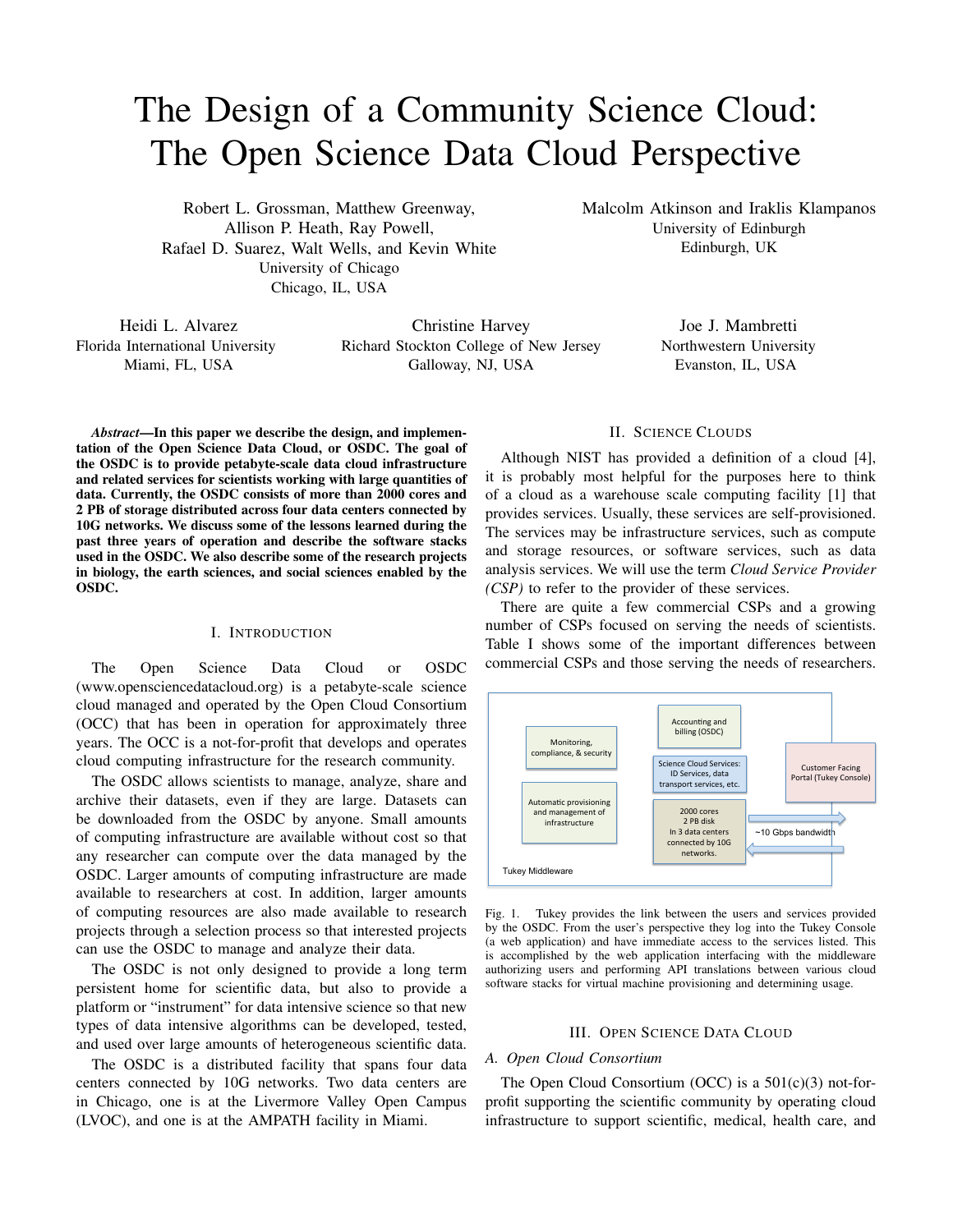|                     | <b>Commercial CSP</b>                        | <b>Science CSP</b>                          |
|---------------------|----------------------------------------------|---------------------------------------------|
| Point of view       | Make a profit by providing services.         | Democratize access to data. Support data    |
|                     |                                              | driven discovery. Provide long term archiv- |
|                     |                                              | ing of data.                                |
| Computing and stor- | scale out computing and object based storage | also support data intensive computing and   |
| age                 |                                              | high performance storage                    |
| <b>Flows</b>        | lots of small web flows                      | also large incoming and outgoing data flows |
| Accounting          | essential                                    | essential                                   |
| Lock in             | lock in is good                              | important to support moving data and com-   |
|                     |                                              | putation between CSPs                       |

TABLE I SOME OF THE DIFFERENCES BETWEEN COMMERCIAL CSPS AND SCIENCE CSP SERVING THE RESEARCH COMMUNITY.

| <b>Resource</b>         | Type                                       | Size                                         |
|-------------------------|--------------------------------------------|----------------------------------------------|
| $OSDC-Adler$ & Sullivan | OpenStack & Eucalyptus based utility cloud | 1248 cores and 1.2PB disk                    |
| OSDC-Root               | Storage cloud                              | approximately 1 PB of $disk$                 |
| OCC-Y                   | Hadoop data cloud                          | 928 cores and 1.0 PB disk                    |
| <b>OCC-Matsu</b>        | Hadoop data cloud                          | approximately 120 cores and $100 \text{ TB}$ |

TABLE II SUMMARY OF RESOURCES OPERATED BY THE OCC.

environmental research. OCC members include universities, such as the University of Chicago and Northwestern University; companies, such as Cisco and Yahoo!; government agencies, such as NASA; and foreign partners, such as AIST. Table II contains a summary of the resources currently operated by the OCC (we will be more than doubling these resources in 2013).

The Open Science Data Cloud (OSDC) is one of the projects managed by the OCC.

## *B. OSDC Approach*

The OSDC currently manages about a PB of data for the researchers that it supports and operates a PB-scale Eucalyptus, OpenStack, and Hadoop-based infrastructure so that researchers can compute over their data. It provides tools so that researchers can upload and analyze datasets, integrate their data with data from research collaborators, and integrate their data with public data for analysis.

The approach adopted by the not-for-profit OSDC is modest: 1) Use a community of users and data curators to identify data to add to OSDC. This data is managed by the OSDC-Root cluster. Data is made available via a high performance storage system (currently GlusterFS). 2) Use permanent IDs to identify this data and associate metadata with these IDs. 3) Support permissions so that colleagues can access this data prior to its public release and to support analysis of accesscontrolled data. 4) Support both file-based descriptors and APIs to access the data. 5) Make available computing images via infrastructure as a service that contain the software tools and applications commonly used by a community. 6) Provide mechanisms to both import and export data and the associated computing environment so that researchers can easily move their computing infrastructures between science clouds. 7) Identify a sustainable level of investment in computing infrastructure and operations and invest this amount each year. 8) Provide general support for a limited number of applications. 9) Encourage OSDC users and community of users to develop and support their own tools and applications.

# IV. RESEARCH COMMUNITIES SERVED

The OCC's Open Science Data Cloud (OSDC) currently serves multiple disciplines that use big data, including the earth sciences, biological sciences, social sciences, and digital humanities. In addition, the OSDC provides backup for a variety of multiple terabyte size datasets, including the Sloan Digital Sky Survey, modENCODE, and ENCODE.<sup>1</sup>

# *A. Biological Sciences*

The OSDC hosts over 400 TB for the biological sciences community, including the 1000 Genomes dataset, many of the datasets available from NIH's NCBI, and the Protein Data Bank.

The OSDC provides biologists working with big data several benefits. First, the OSDC make it easy to store and share data, which is particularly beneficial for large collaborations in which many different research groups are analyzing the same data using different techniques. With the OSDC, different groups can analyze large biological datasets without the necessity of each group downloading the data.

Second, the OSDC makes available previously published data as OSDC public datasets and also makes available OSDC managed virtual machine images that include the analysis tools and pipelines used by the different research groups. In practice, that has significantly reduced the time required for a research group to analyze or reanalyze data. This approach is also quite helpful for those groups that do not want to code and maintain their own pipelines.

<sup>1</sup>Many of these datasets are available from opensciencedatacloud.org/publicdata.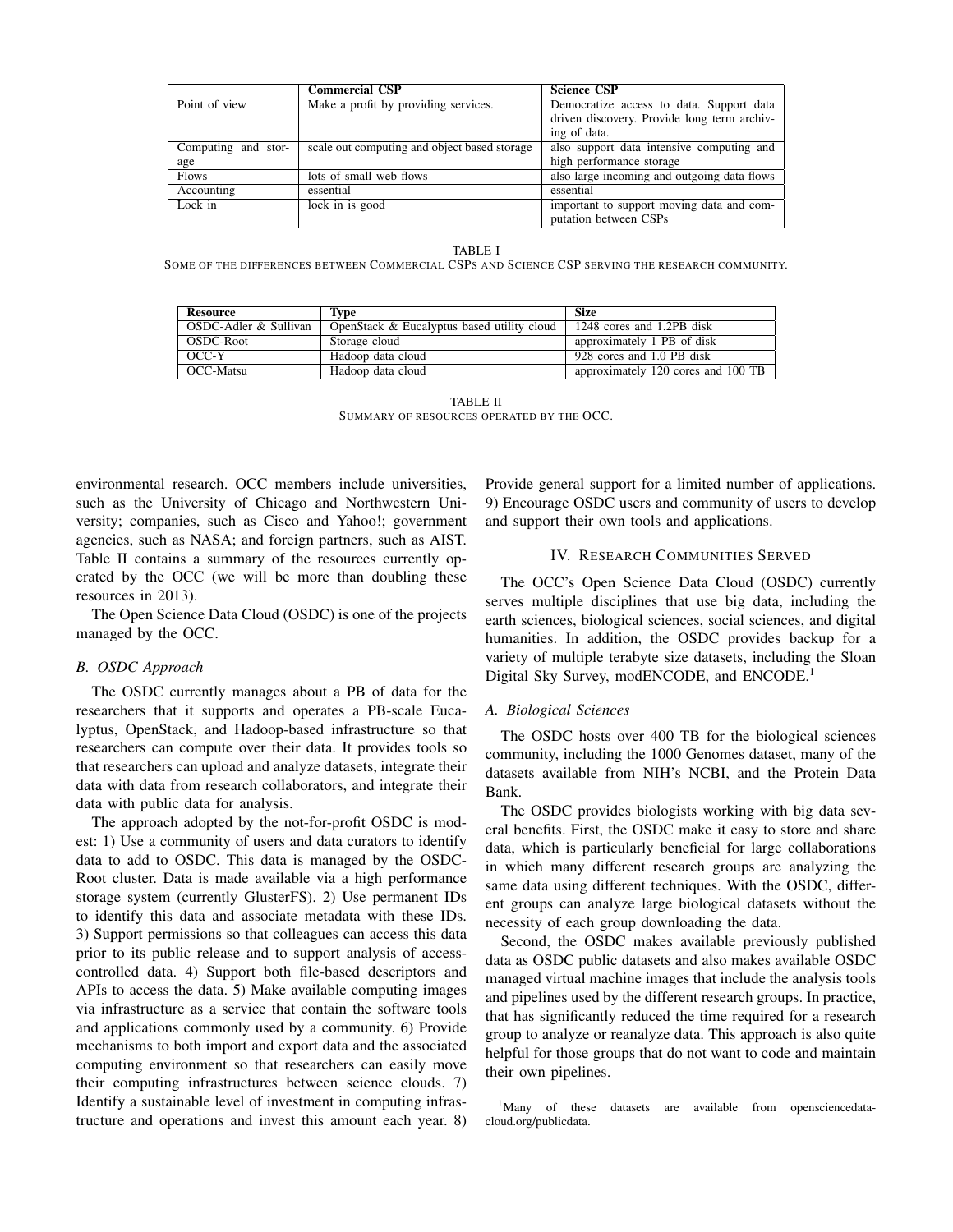

Fig. 2. The OSDC is used to process data from NASA's EO-1 satellite. The map shows some of the tiles from EO-1's Hyperion instrument over Namibia, where OSDC researchers are developing algorithms for quickly detecting floods.

Third, by supporting the integrated storage of both raw and analysed data in OSDC, it has been easier for biologists to combine different datasets for integrative analysis.

As mentioned, the OSDC has served as a back up facility for a number of research projects. For example, the OSDC was able to recover data for the modENCODE after an unusual failure at their Data Coordinating Center (DCC) and their back up site. Beginning later this year, the OSDC will be a backup site with cloud enabled computation for the ENCODE Project, which over four years is expected to produce over 500 TB of data.

An OSDC project called Bionimbus (www.bionimbus.org) has developed a cloud-based infrastructure for managing, analyzing, archiving, and sharing large genomic datases. Bionimbus is used by a number of projects, including modENCODE and the T2D-Genes consortia. There are also secure, private Bionombus clouds that are designed to hold controlled data, such as human genomic data.

#### *B. Earth Sciences*

Project Matsu (matsu.opencloudconsortium.org) is a joint research project with the NASA that is developing cloud based infrastructure for processing satellite image data. With support from the OSDC, scientists from NASA's EO-1 mission have ported the processing of Level 0 and Level 1 data from EO-1's ALI and Hyperion instruments to the OSDC-Sullivan Cloud. We are also using OSDC-Root to archive data on a go forward basis in the OSDC. We currently have over three years worth of data from EO-1 in the OSDC (approximately 30 TB). Project Matsu is also developing analytics for detecting fire and floods and distributing this information to interested parties.

#### *C. Digital humanities*

The OSDC supports Bookworm (arxiv.culturomics.org), which is being developed by Harvard's Cultural Observatory and offers a way to interact with digitized book content and full text search. Bookworm uses ngrams extracted from books in the public domain and integrates library metadata, including genre, author information, publication place and date.

# *D. Social Sciences*

The OSDC hosts a variety of datasets available from the social sciences, including the U.S. Census, Current Population Survey, General Social Survey, and a wide variety of datasets from the Inter-University Consortium for Political and Social Research (ICPSR), the worlds largest repository for social science data.

# *E. Information sciences*

Finally, the OSDC has a variety of datasets that are useful to researchers developing big data algorithms, systems for processing big data, and applications for moving big datasets. These data sets include the Common Crawl, the results of focused crawls, the Enron datasets, datasets provided by the City of Chicago, etc.

In addition, the OCC runs the OCC-Y cluster for eight computer science departments in the U.S. that were formerly supported by the Yahoo-NSF M45 Project, including Carnegie Mellon University and the University of California at Berkeley. The OCC-Y Cluster was donated by Yahoo! to the OCC to support big data research.

## V. TUKEY

The current components of the OSDC can be roughly partitioned into two major categories: services for users, and backend components that enable data intensive computing.

The OSDC user services include the ability to provision virtual machines, access usage and billing information, share files, and access to a key service and public datasets. All of the OSDC user services are tied together by *Tukey*, an application we have developed to provide a centralized and intuitive web interface for accessing public and private cloud services. Figure 1 provides a high level overview of how Tukey provides OSDC user services.

Tukey powers the OSDC web-based user interface. Tukey is composed of a customizable web application and middleware that enables uniform access to the cloud services by the Tukey Console web application.

# *A. Tukey Console*

The Tukey Console is a web application based on Django and utilizes the Tukey middleware to provide easy access to cloud services for users. The project began as an extension of Horizon, OpenStack's Dashboard. However, the need to support different authentication methods and other cloud software stacks required forking from the Horizon project. The core functionality of the web application is virtual machine provisioning with usage and billing information. We have also developed optional modules to provide web interfaces to other OSDC capabilities. These include file sharing management (Section VI-B) and public data set management (Section VI-C). Since all components of the application communicate through sockets, they can be moved to separate servers and use encrypted channels on our private network.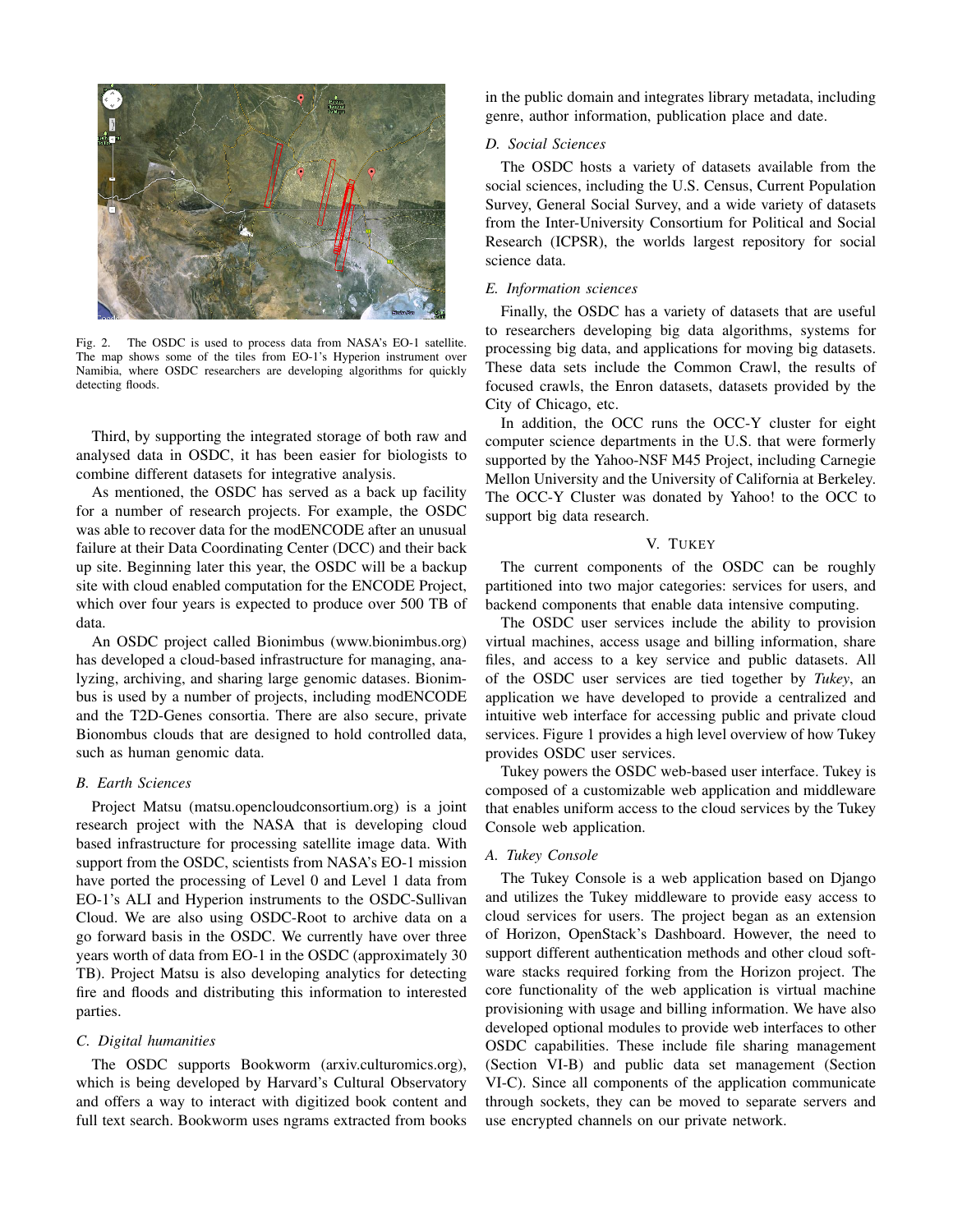#### *B. Tukey Middleware*

The middleware portion of Tukey provides the ability to authenticate users and interface with various cloud software stacks. It consists of HTTP based proxies for authentication and API translations that sit between the Tukey web application and the cloud software stacks. This design allows it to be extensible to use other forms of authorization and cloud software stacks. Currently, the software can handle authentication via Shibboleth or OpenID and can interface with OpenStack and Eucalyptus based clouds. After receiving either a Shibboleth or OpenID identifier, the proxy looks for the cloud credentials associated with the identifier in the user database. These credentials are securely provided to the API translation proxies. The translation proxies take in requests based on the OpenStack API and then issue commands to each cloud based on mappings outlined in configuration files for each cloud. The result of each request is then transformed according to the rules of the configuration file, tagged with the cloud name and aggregated into a JSON response that matches the format of the OpenStack API.

# VI. OSDC USER SERVICES

# *A. Dataset IDs*

As part of our efforts to provide persistent, long-term access to scientific data we have developed a cloud service that provides IDs to datasets based upon ARK Keys [3]. We obtained a registered Name Assigning Authority Number (NAAN) and have begun assigning ARKs to the data in the OSDC. Currently, the key service can resolve persistent identifiers and provide metadata based on ARK inflections. The service can also be used with other persistent identifiers, which we may add in the future.

## *B. File Sharing and Permissions*

One of the goals of the OSDC is to offer a platform where researchers can easily collaborate on big data projects. In addition to hosting large public datasets we also allow our users to share private datasets with specific users or groups of their choosing. Toward this goal, we have developed a functional prototype for distributed file sharing, with access control based on users, groups, and *file-collection* objects. Users have the ability to create and modify groups. A filecollection object can be a file, a collection of files, or a collection of collections. This hierarchical structure provides a foundation for users to manage projects and associated datasets. In the prototype implementation, users share files by adding them to a designated directory. This directory is monitored by a daemon process that propagates file information to a database. Users then utilize the OSDC web interface to grant permissions to users or groups on file-collection objects. The system serves the files using the WebDAV protocol while referencing the database backend. Users can access shared files on the OSDC by mounting the WebDAV file system with their own credentials.

#### *C. Public Datasets*

The OSDC currently hosts more than 600 TB of public datasets from a number of disciplines as discussed in Section IV. One of Tukey's modules allows a data curator to manage the dataset and the associated metadata. This information is then published online so users can browse and search the datasets. The datasets are stored on a GlusterFS share, described in Section VII-A, so OSDC users have immediate access to all of the public datasets. The data is freely available for download, including over high performance networks via StarLight (www.startap.net)

#### *D. Billing and Accounting*

One of the lessons learned from early OSDC operations is that even basic billing and accounting are effective limiting bad behavior and providing incentives to properly share resources. We currently bill based on core hours and storage usage. For OSDC-Adler and OSDC-Sullivan, we poll every minute to see the number and types of virtual machine a user has provisioned and then use this information to calculate the core hours. Storage is checked per user once a day. We plan to roll out similar billing and accounting on the Hadoop clusters. Our billing cycle is monthly and users can check their current usage via the OSDC web interface.

# VII. OSDC BACKEND SERVICES

The OSDC is composed of compute clouds running Open-Stack, Eucalyptus and Hadoop, with GlusterFS powering the storage on OpenStack and Eucalyptus. There are also storage racks that primarily host large GlusterFS shares. As discussed in the previous section, Tukey's middleware links all of these systems to the OSDC web interface, diagrammed in Figure 3. This section discusses the design decisions and software used to make the OSDC a platform for scientific discovery.

## *A. High Performance Distributed Storage*

A key component of the OSDC is providing file-based high performance access to large collections of data. Despite many advances in this realm, there are still a limited number of reliable open source file systems that can support these requirements. Our initial experiences with GlusterFS (version 3.1) were mixed; for example there was a bug in mirroring that caused some data loss and forced us to stop using mirroring. However, we now currently use version 3.3 and have observed improvements in stability and functionality. We are using GlusterFS on OSDC-Adler (156 TB), OSDC-Sullivan (38 TB), and OSDC-Root (459 TB) as the primary data stores. Since users have root access on their virtual machines we cannot allow them to mount the GlusterFS shares directly, as the current implementation of GlusterFS would allow them root access on the whole share. Therefore, the GlusterFS shares are exported to the virtual machine using Samba, which controls the permissions.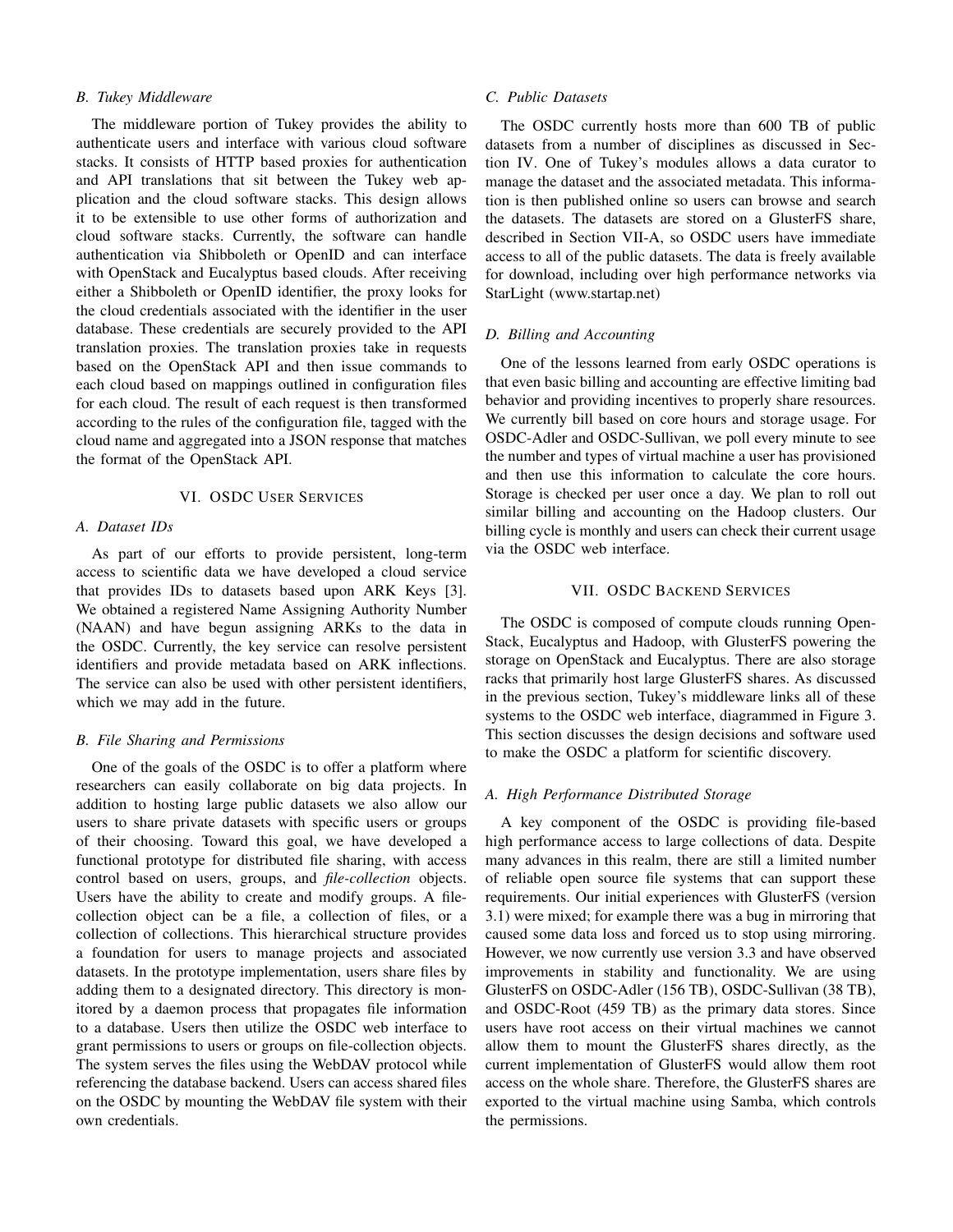

Fig. 3. A diagram of the current OSDC clusters, with the solid arrows indicating systems fully operational and accessible with Tukey. The Hadoop clusters are operational and support some of the Tukey services but not all of them.

#### *B. High Speed Data Transfers*

The OSDC is a distributed facility connected by 10G networks so high speed transport protocols are important for enabling users to import data data, export data, and to move data around flexibly in their analysis processes. For example, one project generates and preprocesses their data on OSDC-Adler Eucalyptus cluster and then sends it to the OCC-Matsu Hadoop cluster for further analysis. Each time this is performed they have to move several terabytes. To ease the burden of large data transfers, we have developed UDR, a tool that provides the familiar interface of rsync while utilizing the high performance UDT protocol.

We monitored transfer speeds of a 108 GB and a 1.1 TB dataset, between OSDC nodes located in Chicago and LVOC with a round trip time of 104ms, using the protocols and encryption combinations shown in Table III. In addition to measuring transfer speed, we calculate the the long distance to local ratio (LLR). LLR provides a measure of how close the transfer speed is of reaching the maximum throughput of the disks. The LLR is defined as the ratio between the transfer speed and the minimum of the source disk read speed and the target disk write speed. In our experiments the local source disk read speed was 3072 mbit/s and local target disk write speed was 1136 mbit/s, so the denominator for the LLR is 1136 mbit/s. The results of these transfers using UDR and rsync (version 3.0.7) can be found in Table III. The standard encryption used by the current version of rsync is 3des. However, only blowfish encryption is currently implemented in UDR, so results for both rsync using both 3des and blowfish are included. The results show that UDR achieves 87% and 41% faster speeds in the unencrypted and encrypted cases, respectively, than standard rsync while retaining the same familiar interface.

## *C. Automated Provisioning*

Our first full rack installation of OpenStack was performed manually and took over a week to complete. As the OSDC scales, this would be unsustainable and limit our capabilities. To address this, we are using Chef (www.opscode.com/chef),

|                       | 108 GB Data Set |      | 1.1 TB Data Set |      |  |  |
|-----------------------|-----------------|------|-----------------|------|--|--|
|                       | mbit/s          | LLR  | mbit/s          | LLR  |  |  |
| UDR (no encryption)   | 752             | 0.66 | 738             | 0.64 |  |  |
| rsync (no encryption) | 401             | 0.35 | 405             | 0.36 |  |  |
| UDR (blowfish)        | 394             | 0.35 | 396             | 0.35 |  |  |
| rsync (blowfish)      | 280             | 0.25 | 281             | 0.25 |  |  |
| $rsync$ (3 $des$ )    | 284             | 0.25 | 285             | 0.25 |  |  |
| TARI E III            |                 |      |                 |      |  |  |

OVERALL TRANSFER SPEEDS IN MBIT/S AND THE LONG DISTANCE TO LOCAL RATIO (LLR) BETWEEN OSDC NODES IN CHICAGO, IL AND LIVERMORE, CA, ROUND TRIP TIME OF 104 MS.

along with PXE booting and IPMI, to fully automate provisioning with the goal of taking a full rack from bare metal to a compute or storage cloud in much less than a day. Our system starts with one PXE boot server, a Chef server, and a set of servers with IPMI configured. IPMI is triggered to boot the servers, which then pull a start-up image and boot options from the PXE boot server. The options define the location of a preseed file which the start-up sequence loads and uses as a guide to automate the installation of the generic Ubuntu Server. The installation uses the PXE boot server or a preconfigured proxy to install Ubuntu Server directly from the repositories to avoid any updates being required post-install. Then the installer runs a script specified at the end of the preseed file which sets up networking on the freshly installed system and adds another script to be run at boot. Upon rebooting, the next script double-checks the IPMI configuration, finishes partitioning the disk and sets up additional RAIDs as necessary, before downloading and installing the Chef client. The Chef client then checks in with the Chef server and runs the "recipes" listed for either a management node or a compute node. As a last step, a final clean up script runs to deliver us a fully functional OpenStack rack.

## *D. Monitoring Services*

Once the systems are up and running, we perform two types of monitoring to automatically identify issues, provide alerts,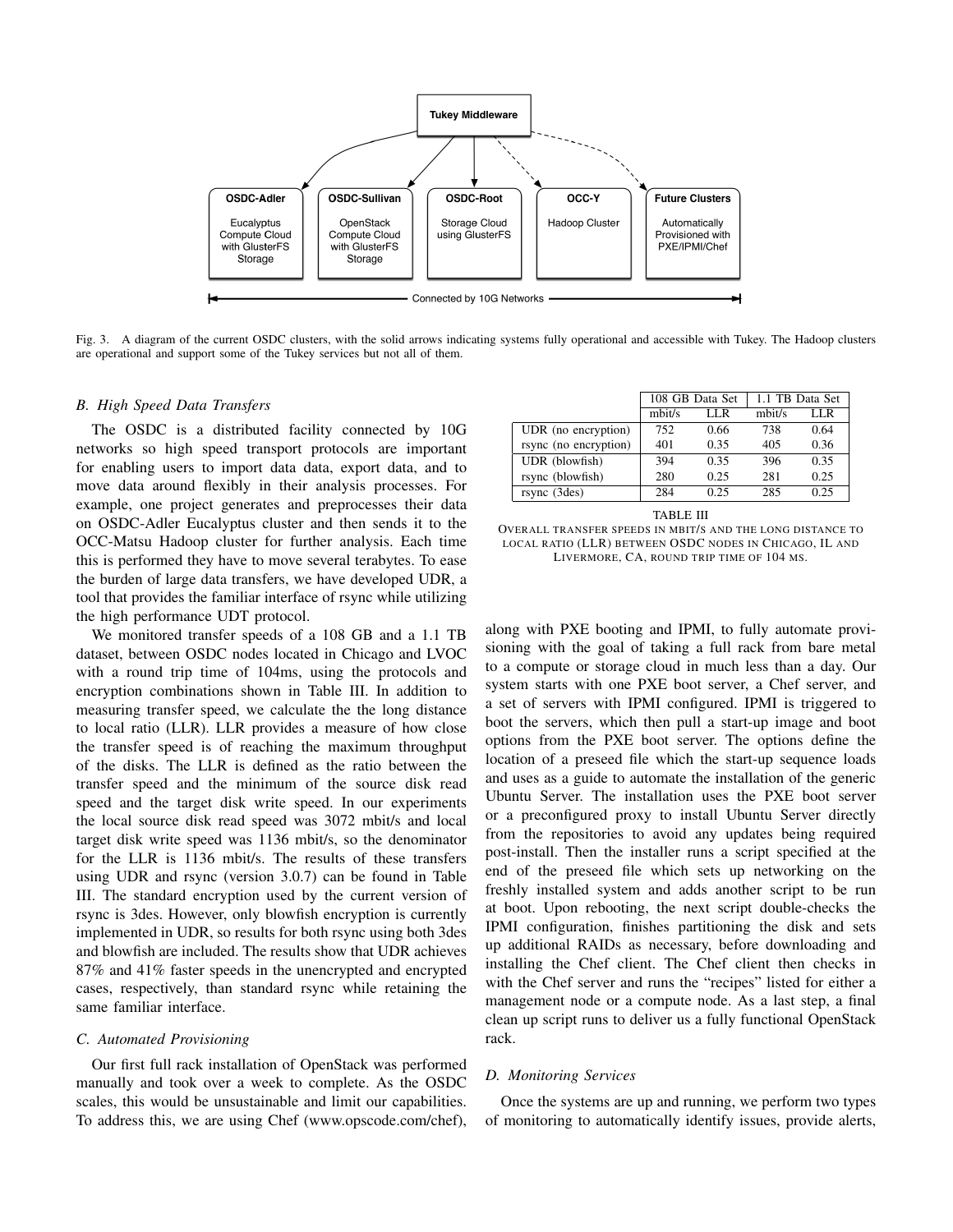and produce reports on the status and health of the systems. The first type of monitoring is cloud usage, such as how many instances each user is running. We have developed an in-house application for this purpose. The high level summary of the cloud status is made public on the OSDC website. The second type of monitoring is system and network status, for which we use the open source Nagios application (www.nagios.org).

The Nagios console is browser based and Nagios uses an agent, NRPE, to monitor the remote hosts in our environments and the services we wish to monitor on the remote hosts. The agent listens via TCP and communicates back to the master server after running checks on the remote servers that we configure using Nagios' text based configuration files. The master server, via the agent, asks for checks to be run and returns the values to the master server using binary plugins with arguments that designate the thresholds for "Warning" and "Critical" alerts. When those thresholds are crossed, Nagios sends alerts to the system administrators.

## VIII. SUSTAINABILITY MODEL

The OSDC is governed by a set of bylaws that are available on the web. Activities are organized into working groups. For example, the OSDC Working Group manages the Open Science Data Cloud. There is also an OCC Board of Directors and an OCC Advisory Committee.

The basic philosophy of the OSDC Working group is summarized by the following five rules:

- 1) Provide some services without charge to any interested researcher.
- 2) For larger groups and activities that require more OSDC resources, charge for these resources on a cost recovery basis.
- 3) Partner with university partners to gain research funding to tackle new projects and to develop new technology in order to further the mission of the OSDC.
- 4) Raise funding from donors and not-for-profits in order to provide more resources to more researchers.
- 5) Work to automate the operation of the OSDC as much as possible in order to reduce the costs of operations.

#### IX. COMMERCIAL CLOUDS

Amazon Web Services (aws.amazon.com) provide a large and sophisticated set of infrastructure as a service (IaaS) capabilities, including computing (EC2) and storage (S3). The elastic (on-demand) nature of these services has made them popular for both business and scientific applications. Many applications have found that the eventual consistency model [2] that Amazon's SimpleDB supports to be adequate for their application requirements. Other providers such as Microsoft Azure and the Rackspace Cloud provide similar capabilities.

The OSDC is designed to interoperate with commercial clouds, such as provided by Amazon. In general, OSDC machine images can also run on AWS. The OSDC also supports high performance export of data from AWS with an in-house designed tool.

#### *A. Why not just use Amazon?*

A common question is whether researchers should just use public clouds, such as AWS, or in addition develop their own private and community cloud infrastructure. After three years of operation, it is clear that community science clouds such as the Open Science Data Cloud are very complementary to public clouds such as AWS for the following reasons: First, science clouds such as the OSDC are designed to work with big data. They connect to *high performance 10G and 100G networks*, they support *high performance storage*, and they have support staff that are familiar with the problems arising when managing and transporting large datasets.

Second, for high end users, the OSDC is less expensive than using AWS, and for users with less demands, it is no more expensive. As a rough rule of thumb, when we operate an OSDC rack<sup>2</sup> at approximately 80% efficiency or greater, it is less expensive than using Amazon for the same services. We are not arguing that *every* individual researcher should have their own cloud, but instead that it is less expensive for a community of researchers to have several well run community clouds that can interoperate with large scale commercial clouds, such as run by Amazon.

Third, many research products, including data products, are just too valuable to be entrusted exclusively to a commercial entity, which may over time, be bought, decide to close down a line of business, or go bankrupt. Not-for-profit community science clouds are a valuable complement to commercial clouds.

#### X. CONCLUSION

The OSDC provides research communities a high performance cloud infrastructure for data intensive science. Our design and implementation of the OSDC has been driven by the goal of providing both high performance and ease of use. The result is a number of projects utilizing the OSDC in biological sciences, earth science and digital humanities. Moving forward, we plan to expand both the infrastructure and services provided to meet the increasing data demands of scientific research. This expansion will be made possible by following our sustainability model. Additionally, we will continue to reevaluate the design and update the implementation of the OSDC based on user feedback, new technologies, lessons learned, and new data driven research projects.

#### **REFERENCES**

- [1] Luiz Andre Barroso and Urs Holzle. *The Datacenter as a Computer – an introduction to the design of warehouse-scale machines*. Morgan & Claypool Publishers, 2009.
- [2] Giuseppe DeCandia, Deniz Hastorun, Madan Jampani, Gunavardhan Kakulapati, Avinash Lakshman, Alex Pilchin, Swaminathan Sivasubramanian, Peter Vosshall, and Werner Vogels. Dynamo: amazon's highly available key-value store. In *Proceedings of twenty-first ACM SIGOPS symposium on Operating systems principles*, SOSP '07, pages 205–220, New York, NY, USA, 2007. ACM.
- [3] J. Kunze and R. Rodgers. The ARK identifier scheme. www.ietf.org/internet-drafts/draft-kunze-ark-15.txt.

<sup>2</sup>Currently, a OSDC rack contains 39 servers, each with 8 cores and 8 TB of disk.